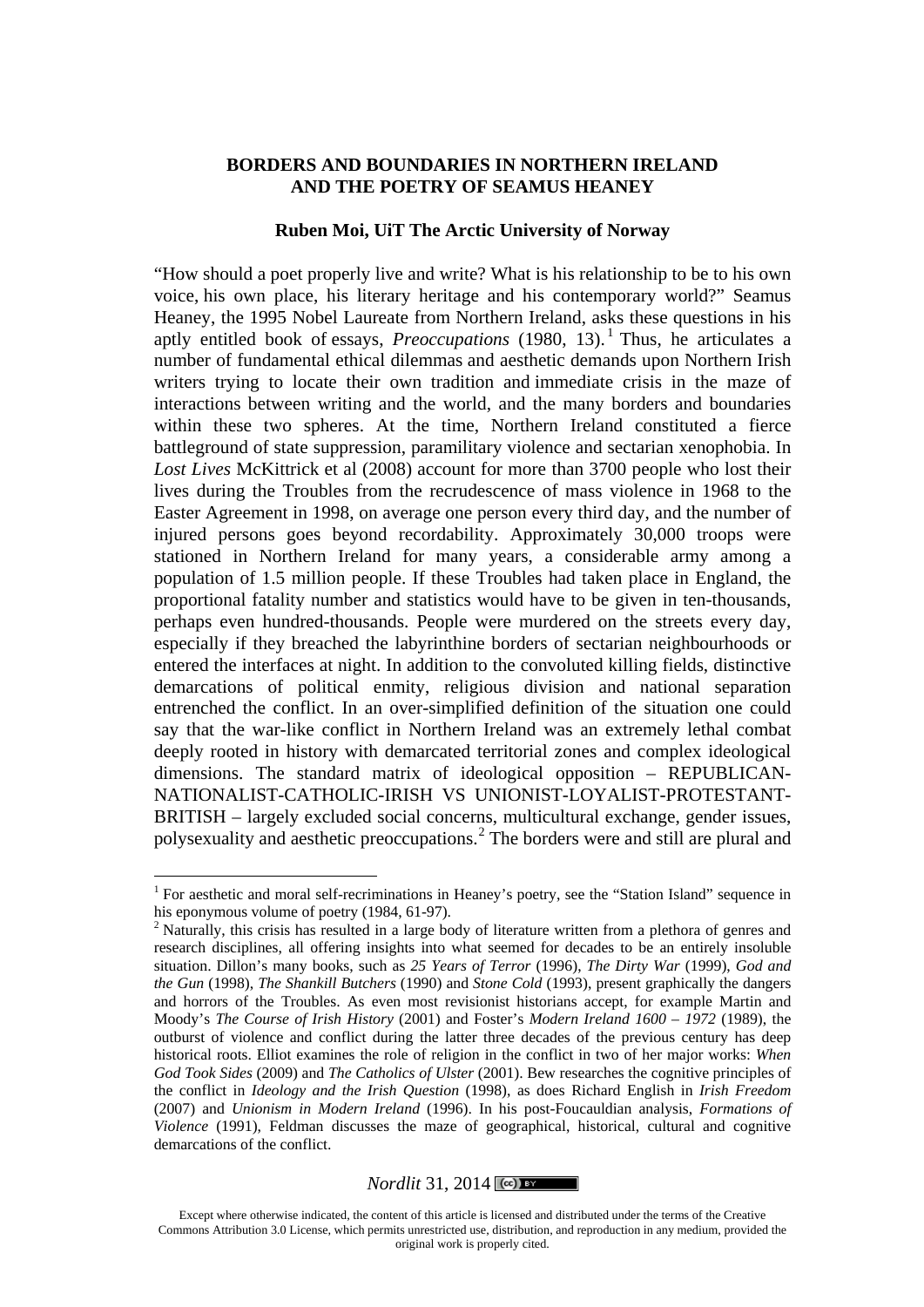complex to poets in Northern Ireland, as Heaney's self-probing questions demonstrate. Where do they draw the line between life and literature? Why and how? And in their literature, how do they relate to the overriding binary borders of their territory and mental activity? "Two buckets were easier carried than one. / I grew up in between", the negotiator states in Heaney's "Terminus" (1987, 5). This essay argues that Heaney's poetics seeks a conciliatory middle ground between aesthetic autonomy and social commitment, and between the binary structures of fierce hostility in the society from which his poetry stems.

Heaney is the chosen poet for this essay on borders and poetics in Northern Ireland due to the time span, the status and the variety of his poetry. Heaney's publications, from *Death of a Naturalist* in 1966 to *Human Chain* in 2010 cover the whole time span of the Troubles. He was early in his career termed the most important Irish poet since Yeats. Already in 1982 Morrison and Blake exalted Heaney as "the most important new poet of the last fifteen years" in *The Penguin Book of Contemporary British Poetry*, an anthology that also included five other poets from Northern Ireland. In 1995 he was awarded the Nobel Prize for literature "for works of lyrical beauty and ethical depth, which exalt everyday miracles and the living past" (Nobel Prize Committee, 1995). The Nobel accolade acknowledges the literary achievement and the profound human preoccupations of Heaney's poetry, his middle position between literary introspection and social engagement. One of the most consistent factors in the variety of his verse has been his middle position in the responsibilities of his own art and the incessant negotiations of the borders between verse and violence, poetry and politics, lyrics and liability, as well as the sensitive treatment in his poetry of the many barriers in the society from which his poetry also crystalises.<sup>3</sup>

The overwhelming menace of geographical separation, violence and the militant structures of division impinged as much upon Heaney's creative imagination as any others' in Northern Ireland at the time. Born into a Catholic family in 1939, Heaney studied, worked and lived in Belfast from 1957 until 1972 – the most violent year of the conflict with the highest death toll, 496 (McKittrick et al., 2008, 1552) – when he moved to Dublin where he still resides.<sup>4</sup> He lived in the middle of the Troubles during the most violent years, and in close proximity to them all of his life, and to draw the line between his living and his writing became a continuous challenge. One of the most durable positions in Heaney's writing is his sensitive negotiations between the realms; both the distinction between literature and life, but also between the binary oppositions of Belfast and Northern Ireland in his poetry. Heaney's

-

<sup>&</sup>lt;sup>3</sup>For a more comprehensive analysis of artistic responses to the Troubles, see Moi, "In a ghostly pool of blood/a crumpled phantom hugged the mud': Spectropoetic Presentations of Bloody Sunday and the Crisis of Northern Ireland" (2011, 61-82). <sup>4</sup> Heaney died on Friday 30 August 2013. His tragic death occured when this essay was in the final

stages of proof-reading. The sorrows have been expressed with refinement worldwide by poets, politicians and people in general. Michael D. Higgins, poet and Irish President, praised Heaney's "contribution to the republic of letters, conscience and humanity". The Irish Prime Minister, Enda Kenny, expressed the sense of extensive bereavement by saying that his death had brought "great sorrow to Ireland, to language and to literature". I have chosen, apart from this footnote, to keep the time and tone of the original version. For the condolences above and many others, see The New York Times and BBC's webpages of Friday 30 August 2013.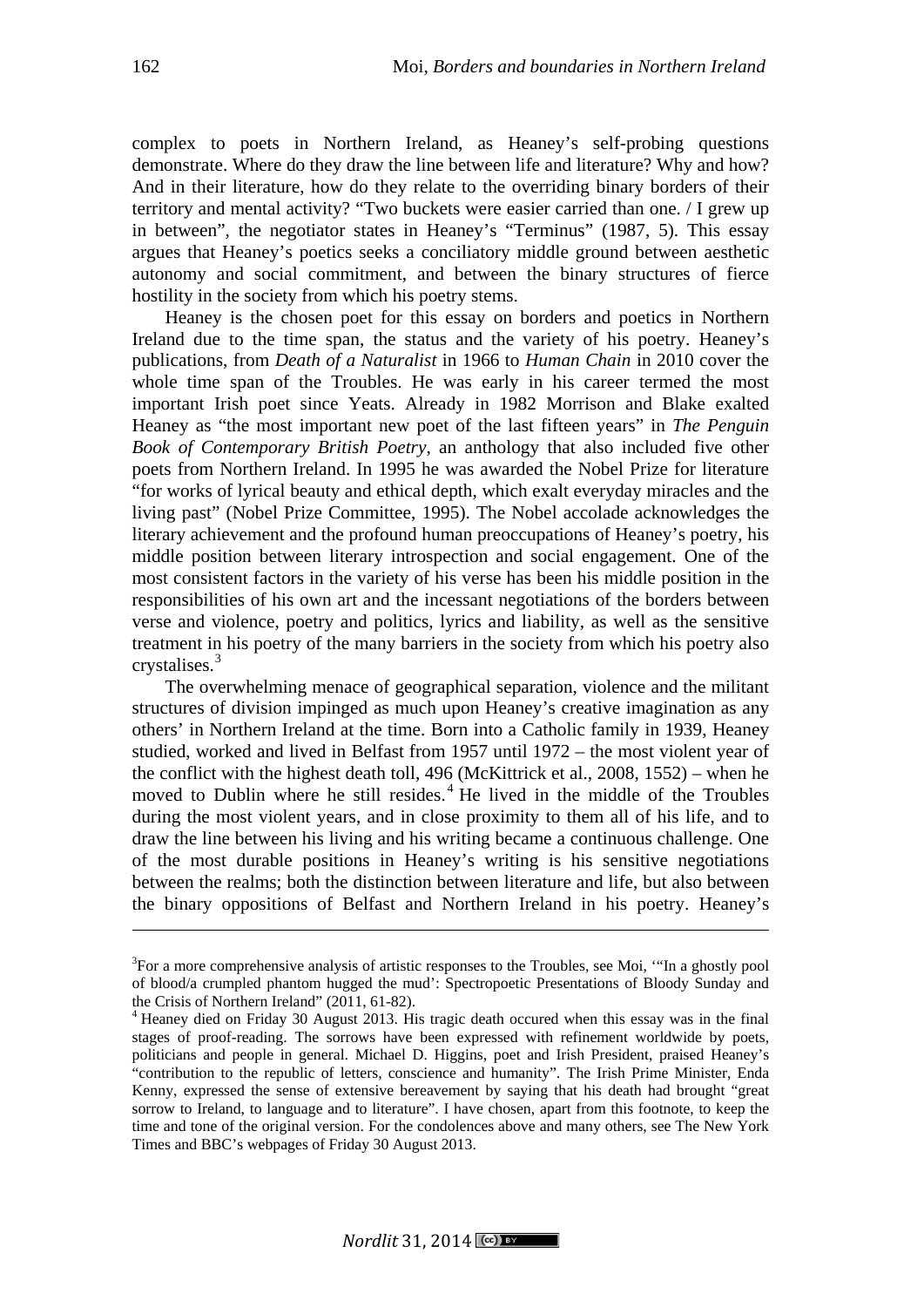writing seeks a middle position between the borders in Northern Ireland and in the polemics of literary criticism.

That Heaney is the towering figure of poetry in Ireland does not mean that he is the only voice, far from it. Many artists and writers opposed the dominant schisms of their society and focused on their own creativity. In their artistic preoccupation most of them attended to the same questions of aesthetic autonomy and social commitment as Heaney did. On the one hand, some of them, for example James Simmons and Padraic Fiacc, tended to be too vociferous of their own alliances in their poetry to develop a readership beyond their own region or to endure the test of time. On the other hand, an overwhelming amount of poets from Belfast and Northern Ireland have made an impact on the arena of contemporary poetry, developed a worldwide readership and increased their significance in the course of time. In simplistic terms, Michael Longley has been regarded as the unionist custodian of Protestant values, Derek Mahon as the disaffected loyalist who defected, Ciaran Carson as the critical Catholic, and Paul Muldoon as the distant master of evasion. Female poets, for example Eavan Boland and Maeve McGuckian, have answered the same and other questions in other ways. Writers of younger generations – Sinéad Morrisey, Leontia Flynn, Alan Gillis, Ben Maier – trace and reorient in their new poetry the subject matters and styles of their seniors. On this arena of artistic multi-discursivity Heaney has acted as a diplomat and ambassador. All of Heaney's poetry volumes include dedications to his fellow contemporary (and historical) writers and to artists of several disciplines, in parallel with elegies to victims of the Troubles. He has written reviews and essays on most of his fellow poets. Heaney and Michael Longley toured Northern Ireland together with Room to Roam in 1968 and they celebrated their 70th birthdays together in the Belfast Waterfront Hall on Saturday 17 October 2009. He has encouraged and promoted several poets of the younger generation. His long-life friendships, in life and literature, are many. The Seamus Heaney Centre for Poetry at Queen's University Belfast was officially opened in 2004 to honour his spirits and significance, and to encourage new generations of writers in Belfast, Northern Ireland and the rest of the world. The intertextuality in Heaney's verses throughout the years and his renowned solidality of spirit with fellow poets reveal that Heaney advocates peaceful and communal relations within an artistic arena that has intermittently been characterised by acerb reviewing of each other and a Bloomian anxiety of influence. No writer in Northern Ireland could escape the network of territorial borders, ideological demarcations and artistic rivalry within which their poetry was created. Heaney exerted himself to include them all in "the place of writing".<sup>5</sup>

The negotiations of borders between the place of writing and the poet's relations to "his own place, his literary heritage and his contemporary world" constitutes an imperative in Heaney's poetics. His collections of critical prose – *Preoccupations* (1980), *The Government of the Tongue* (1988), *The Place of Writing* (1989), *The Redress of Poetry* (1995) and his Nobel speech *Crediting Poetry* (1996) – all bear

 <sup>5</sup> Heaney has reviewed extensively and written large numbers of critical essays. Some of these articles are collected in his volumes of critical prose. He discusses his contemporary Northern Irish colleagues most directly in *The Place of Writing*. See also *Preoccupations*, *The Government of the Tongue* and *The Redress of Poetry*.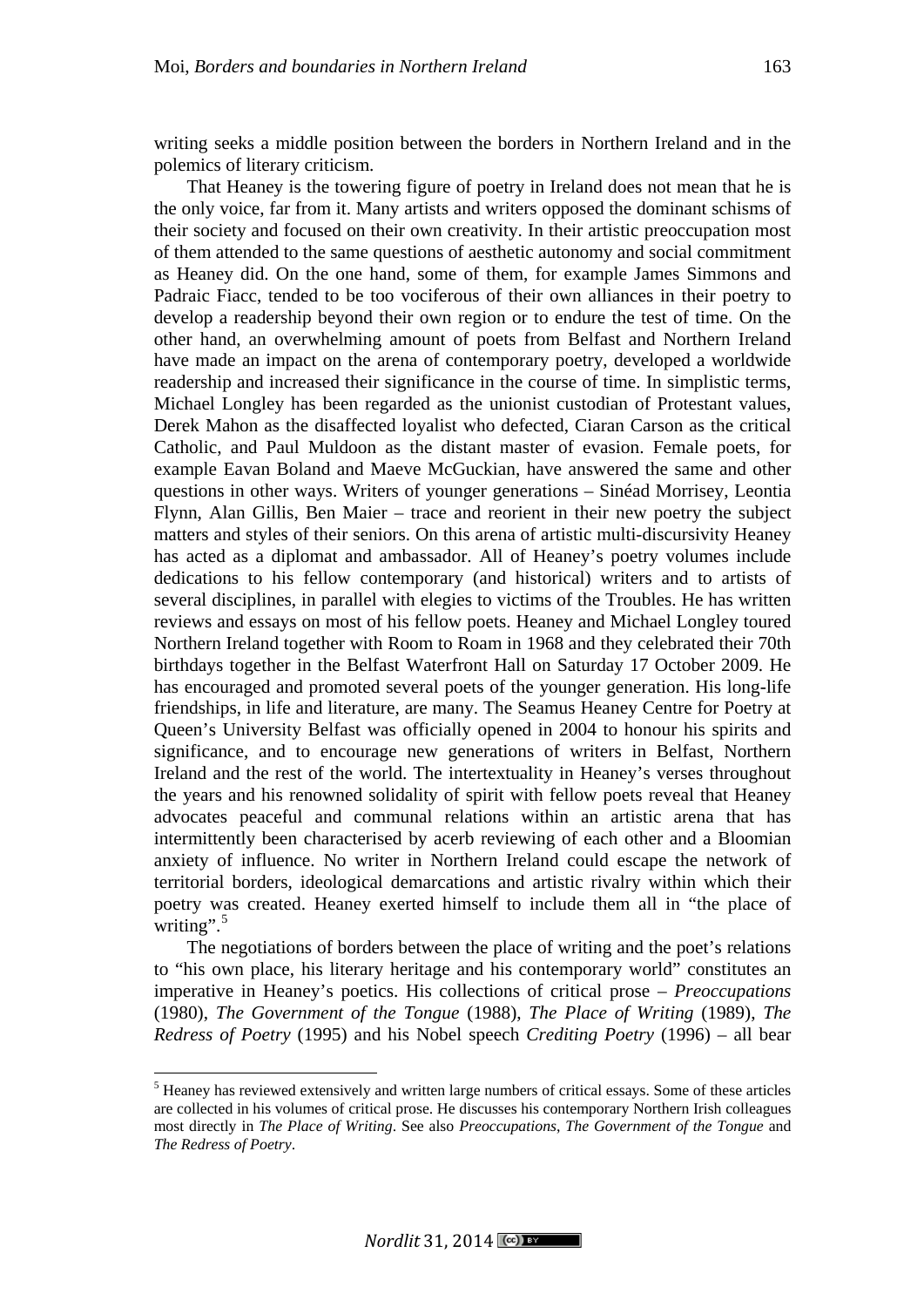witness to the profundity and longevity of these artistic issues, in titles and contents. His perpetual meditations on these inextricable intimacies save his poetry from the adamant positions of art for art's sake – spearheaded by Oscar Wilde and so dominant in Ireland at the end of the  $19<sup>th</sup>$  century – and the dissolution of poetry into propaganda, which has placed so many Irish and Northern Irish writers in oblivion. Still, as a poet Heaney naturally but self-critically gives priority to art and imagination over harsh reality, historical analysis, religious speculation, social issues and politicized discourses. "The fact is that poetry is its own reality and no matter how much a poet may concede to the corrective pressures of social, moral, political and historical reality, the ultimate fidelity must be to the demands and promise of the artistic event", he states in *The Government of the Tongue* (1988, 101), his collection of essays on the demands, duties and delectations of poetry. Almost a decade later this conviction is rephrased in *The Redress of Poetry* (1995), another instalment in his prolonged *apologia* for poetry: "It is essential that the vision of reality which poetry offers should be transformative, more than just a printout of the given circumstances of its time and place" (159). Heaney's insistence on the aesthetic autonomy of poetry and the written arts nevertheless relates to the problematic questions of the crisis in Northern Ireland. "The end of art is peace", he argues in *Preoccupations* (1980, 112), echoing Coventry Patmore and William Butler Yeats, against the daily atrocities of his own place and time. "History is as instructive as an abattoir" he comments upon the importance of history in *Crediting Poetry* (1995, 18), and suggests that poetry "involves raising the historical record to a different power" in *The Place of Writing* (1989, 36). "Poetry brings human existence into a fuller life" he claims (*The Redress of Poetry*, 1995, xvii) in tandem with religious belief. Still, he is not naïve about the impact of poetry: "No lyric has ever stopped a tank" (1988, 107), he admits and elaborates: "It [poetry] offers a response to a reality which has a liberating and verifying effect upon the individual spirit, and yet I can see how such a function would be deemed insufficient by a political activist" (1995, 2). Aesthetic autonomy always takes precedence over social commitment in Heaney's essays of heuristic speculation upon the nature and functions of written arts. Still, as the many quotes above indicate, this is an aesthetic awareness that always observes the many historical, political, social and human concerns with which the poetry interacts.

Heaney's priority to artistic imperatives is not a cancellation of social concerns – on the contrary, they appear to be part of his poetics. From his early poetic attention to his own place in Northern Ireland – after the explosion of the Troubles most noticeable in *Wintering Out* (1973), *North* (1975), *Field Work* (1979), *Station Island* (1984), *The Haw Lantern* (1987) and *The Spirit* Level (1996) – to his involvement with the pressing issues of the contemporary world in his recent collections *District and Circle* (2006) and *Human Chain* (2010), his social engagement and involvement with the human condition predicate and sustain his formal exactitude. These discussions of an artist's responsibility to aesthetic autonomy or social commitment loom large in the critical discourses of literature, for example in Lukács' *The Theory of the Novel*, Sartre's *What is Literature?* and Adorno's *Aesthetic Theory*. Heaney's creative and critical idiom, however much his poetry and essays exalt aesthetic autonomy, tends to avoid these polemical positions. The roles and functions of poetry in the wars, upon which Heaney meditates in his essays and poetry, is a

*Nordlit* 31, 2014  $\sqrt{c}$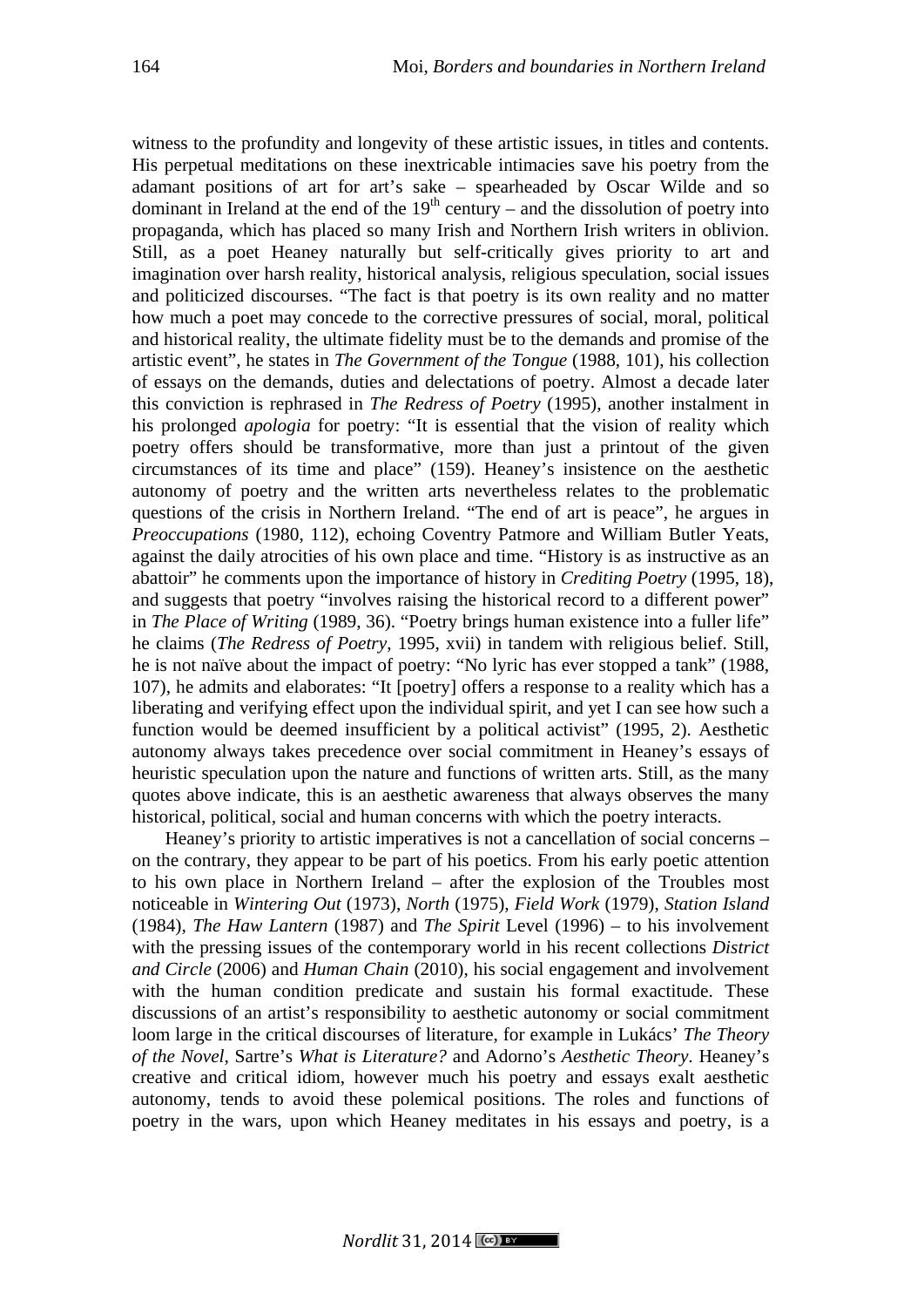perennial question that has, before Heaney, in various ways haunted different writers at different times at least since Shakespeare's sonnet 65: "How with this rage shall beauty hold a plea / Whose action is no stronger than a flower?" via Edward Thomas, Wilfred Owen and the poets of WW1 to Czeslaw Milosz's "Dedication" from 1945: "What is poetry that does not save / Nations or people?" In this respect Heaney continues a long tradition of aesthetics where the questions of composition and form arise in a combination of canonical awareness and contemporary chaos.<sup>6</sup>

Heaney reveals how his poetic aesthetics combines with his sensitivity to violence, history, religion and ideas of belonging throughout his career. A few examples from his poetry illustrate this prolonged preoccupation. In his very first poem, "Digging" in *Death of a Naturalist* (1966) in many ways an *ars poetica* in itself, the persona in this neo-romantic poem digs into the organicist tradition of poetry, into the history of Ireland and into the roots of his farming family. The divine dimension presides over the cultivation of arts, land, history and family. The persona exclaims:

By God, the old man could handle a spade. Just like his old man.

My grandfather cut more turf in a day Than any other man on Toner's bog. (1)

Still, the most striking aspect of the poem is the explosive metaphor of the surprising first two verses: "Between my finger and thumb / the squat pen rests snug as a gun" (1). The image is obviously a literary one: it pays homage to the power of poetry and plays on the adage of the pen being mightier than the sword. Nevertheless, the image also catches the raw nerve of enmity in Belfast at the time and signals the onslaught of violence that precipitated upon Northern Ireland after the book's publication. This ambivalent focus on violence runs throughout the collection. In an ekphrastic poem the art of painter Colin Middleton is charged with "a bright grenade" and a "safety catch" (41). In other poems farmyard implements are described as "armoury" (5), kitchen crocks turn into "pottery bombs" (9), frogs into "mud grenades" (4) and trout into "torpedoes" (26). Water falls "like villains dropped screaming to justice" (27). This extensive use of menacing and militant metaphors could be seen as a radical invigoration of the force of poetry, not least in its correspondence with Ted Hughes' forceful poetry at the time. But these metaphors certainly also intimate the explosion of violence and weapons that precipitated upon the poet's community two years later. In this respect the metaphors of guns and arms add power to Heaney's conviction of poetry as an imaginative field separate from religious dogma, historical research and philosophical discourses, but, apprehensively, the metaphors also anticipate the

 <sup>6</sup> For incisive and illuminating interpretations of some of the major poets of WW1 and the conflict in Northern Ireland, see Edna Longley: *Poetry in the Wars* (1986); Fran Brearton: *The Great War in Irish Poetry* (2000). For a discussion of the many pressures upon Heaney's *Electric Light*, see Ruben Moi, "The Cure by Poetry that cannot be coerced" (2007, 172-189.) See also Matthew Hollis and Paul Keegan (eds.), *101 Poems Against War* (2003) and Edward Hudson, *Poetry of the Second World War* (1990).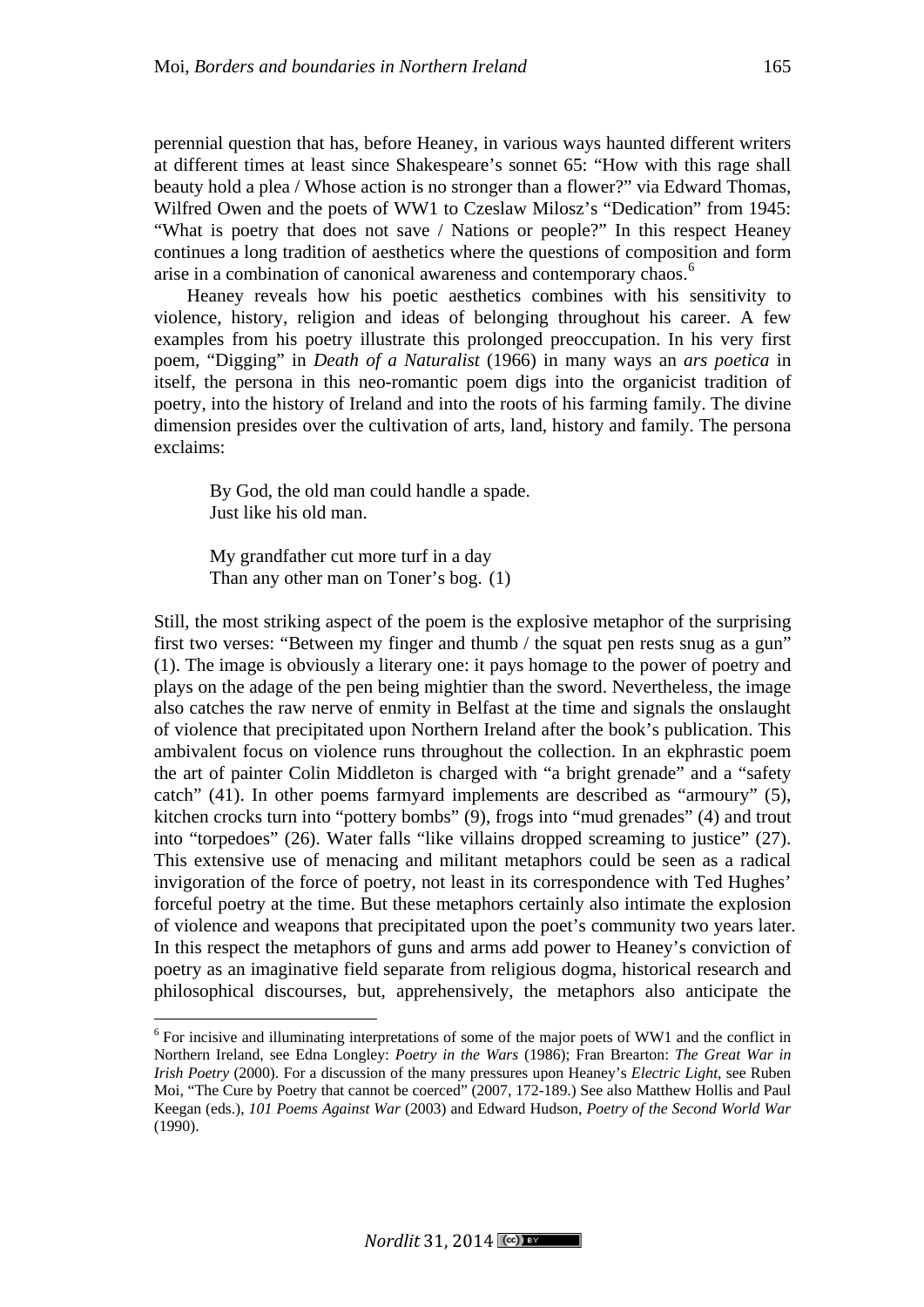imperative of violence that came to dominate society and most discourses from 1968 onwards. Still, the poem ends: "Between my finger and my thumb / The squat pen rests. / I'll dig with it." In this poetic manifesto, Heaney declares the position of the writer. His declaration of artistic independence is not the well-established *non serviam*. Heaney does not act as poetic arch-rebel in opposition to the poetic canon, religion, history and family tradition, but much more as a moderator of these values. However, the frightening aspect appears to be the anticipation of the violence that is about to explode in his "home" place, both in the vocabulary and in the persona's choice of commitment. Ultimately, "Digging" illustrates how Heaney forges new poetic idioms in close contact with the discourses from which his poetry attempts to distance itself. The result is a poem that cannot be assorted to one side or the other of the historical, social and cognitive divisions of Northern Ireland.

This digging into literary legacies, land, history and religion reaches a climax with Heaney's so-called "bog poems". Many of these poems appear in *North* (1975), Heaney's most controversial volume of poetry, which was published at the height of the conflict, and which is divided into one historical and one contemporary section. The bog poems take their central metaphor from the victims of ritual killings from pre-Christian sacrificial rites that were exhumed with intact bodies after WW2, especially in Denmark. In these bodies Heaney found a very imaginative and powerful metaphor adequate to the predicament of his own art and his own place. The many analogies between the religious barbarism of primeval Jutland and the atrocities in Northern Ireland unfold in poems such as "Come to the Bower" (24), "Bog Queen" (25), "The Graubelle Man" (28), "Punishment" (30), "Strange Fruit"  $(32)$  and "Kinship"  $(33)$ .<sup>7</sup> In these poems poetic creativity and metaphoric originality fit the harrowing questions of life and death, of the divine and the secular, of identity and belonging, of selection of sacrifice, of justice and execution – questions that struck artistic sensibility and raw nerves during the intensive state surveillance, bombing campaigns and tit-for-tat killings in Northern Ireland in the early 1970s. Written and published during the most intensive years of the conflict, when the death toll reached its climax from 1972-1975, *North* is probably Heaney's most controversial volume and spurred congeries of critical controversy which place Heaney's poetic achievement in a larger perspective. Fellow poet Ciaran Carson upbraids Heaney for romanticizing violence and for becoming "the laureate of violence, a mythmaker, an anthropologist of ritual killing, an apologist for 'the situation,' in the last resort a mystifier" (1975, 184). Jonathan Hufstader (1999, 21- 86) basically seconds that opinion in his analysis of Heaney as a Girardian structuralist. Connor Cruise O'Brien (1975, 5) places Heaney one-sidedly as the advocate of "the Catholics of Northern Ireland", a statement which corroborates Reverend Ian Paisley's greeting to Heaney on his move to "his spiritual home in the popish republic" in *The Protestant Telegraph* (1972) a couple of years before: "Farewell to the Papist poet". Edna Longley follows suit and criticizes Heaney for being too political in her chapter on *North* in *Poetry in the Wars* (1986, 140-169). David Lloyd, in "Pap for the Dispossessed" (1993, 13-41), disagrees entirely and criticizes Heaney for not being political enough. From a feminist point of view

 <sup>7</sup> For other bog poems, see for example "The Tollund Man" and "Nerthus" (*Wintering Out*, 1972, 36 and 38) and "Tollund" (*The Spirit Level*, 1996, 69).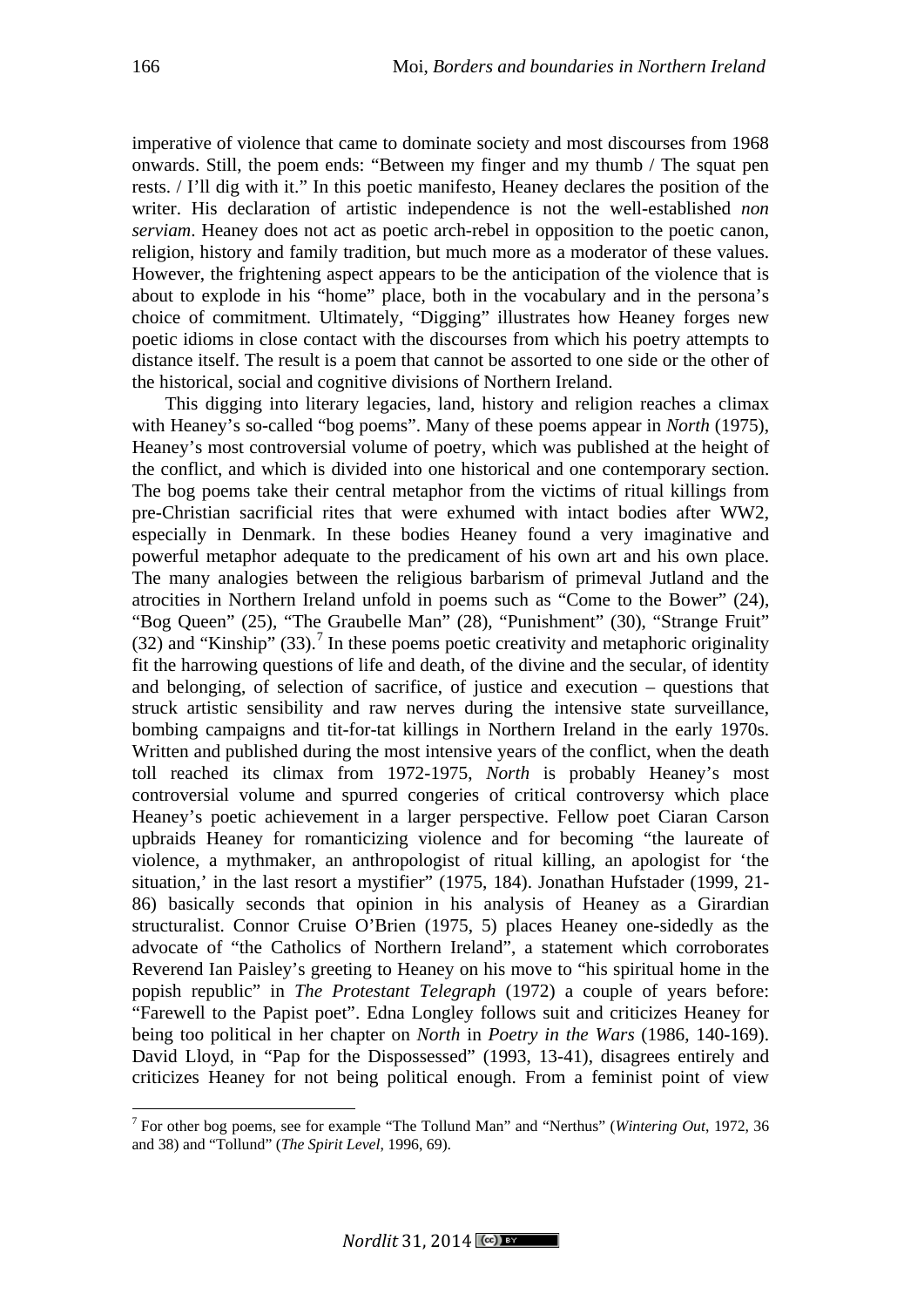Patricia Coughlan (1991, 88-111) and Elisabeth Butler Cullingford (1990, 1-21) arrest Heaney for reductive representations of women. In the field of aesthetic categorisation, Stephen Matthews (1997) considers Heaney a modernist; whereas Thomas Docherty (1988, 112-116; 1997, 206-222) considers him a postmodernist. In a wider perspective, despite the overwhelming disputes listed above, many critics, particularly outside of Northern Ireland, regarded the metaphor of the bog people as universal images of violence and death that could pertain to both sides of the conflict, and the volume was received with extensive appraisal and enthusiasm. The justification of the Nobel committee, "for works of lyrical beauty and ethical depth, which exalt everyday miracles and the living past", appears very relevant as a description of this particular volume. In Northern Ireland such ideas of intern-

communal representation and universalism caused ferocious critical disagreement. In divided societies the middle position appears as disputed as the extreme ones, perhaps even more so, as a middle position faces two fronts. The critical debate surrounding Heaney's *North* lays bare the many borders and boundaries surrounding Heaney's own questions about a poet's responsibilities to his art and the world in which he writes and lives. The spectrum of criticism also indicates that a middle position is close to an impossibility in volatile societies, and that the imagination is not a neutral and innocent realm.

"Two buckets were easier carried than one. / I grew up in between," The maxim in "Terminus" insists on the sense and significance of the middleman and mediations. The lines also appear as a natural consequence of all the critical controversy surrounding his poetry in the 1970s: the image of the mediator in mid-stream appears as a self-conscious confirmation of the middle position in the aftermath of the bog poems controversies. The poem's persona placed on horseback in midstream "still parleying, in earshot of his peers" is also an obvious image of the poet and his position as the middling man between literature and life, between the dual demands of aesthetic preservation and humanist engagement, and the verses articulate proverbially the position of poetry for which Heaney argues so convincingly in his critical prose. The metaphors of the middle position between two buckets or the negotiator mid-stream between two embankments emphasise mediation, negotiation and conciliation. However, for all its visionary bridging of fronts and borders, the middle position of these metaphors nevertheless cements the underlying binarism of conflict.

Another such middle position appears in *The Spirit Level* (1996). This title presents another image of balancing extremes, and the sentry in "Mycenae Lookout", much more of a real gate-keeper than Kafka's you might say, states: "I balanced between destiny and dread / And saw it coming, clouds bloodshot with the red / Of victory fires" (30). Again, Heaney centres on the middle position, but in this poem the main concern of the gatekeeper is his own brothers-in-arms returning from the battle. The middle position has been moved from the borderlands of binary hostility to those of internal complexity, and the mediator now has to negotiate concerns of his own community: "No such thing / as innocent / bystanding" (30), states another stanza in the poem. This shift in focus from external enmity to internecine struggle and the realization of the impossibility of innocence appear prophetic of the peace process and its aftermath in Northern Ireland. "Mycenae Lookout" suggests a poetic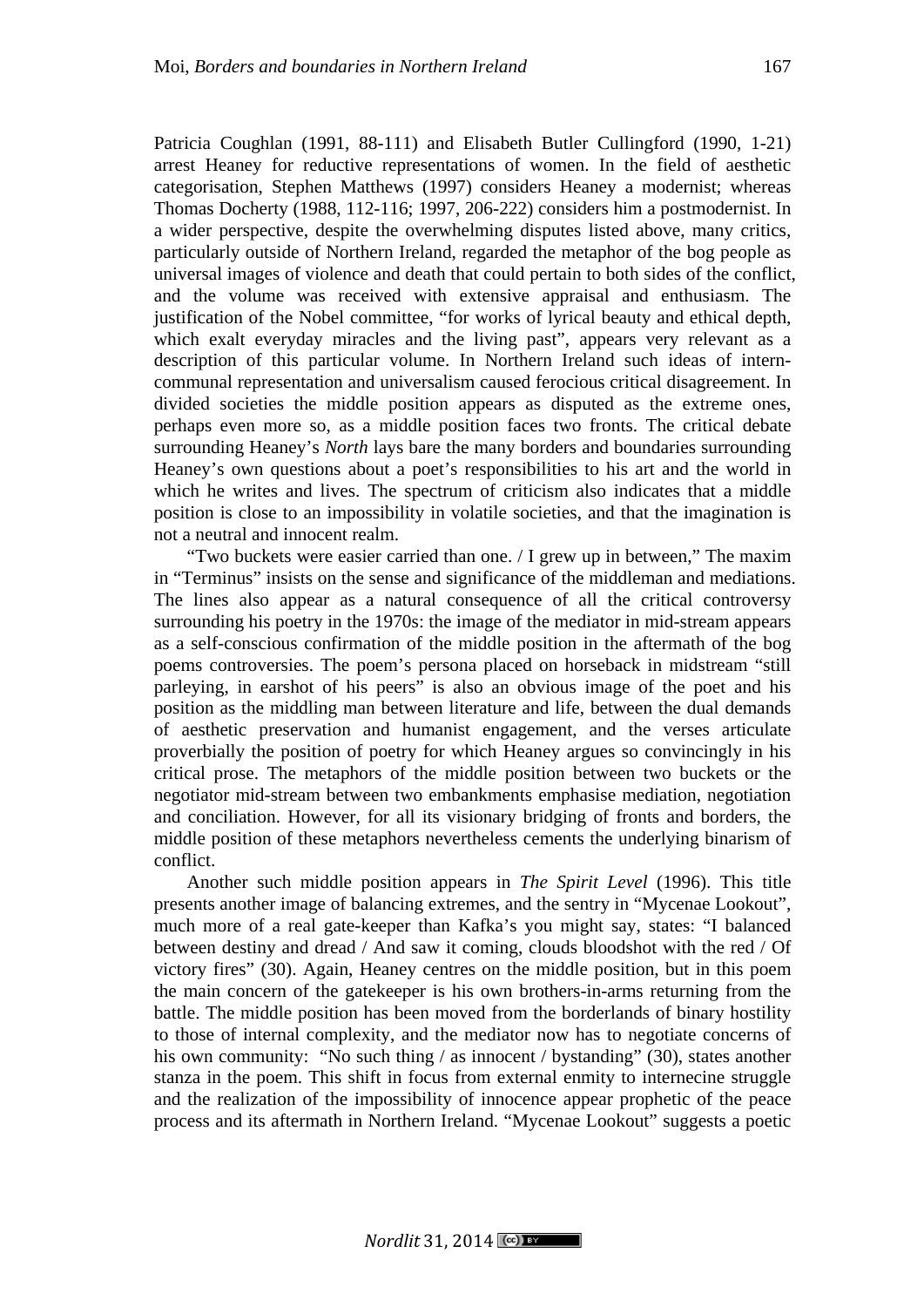parable for the innermost infernal circles of a Northern Ireland in the transition from conflict to conciliation. As such, this visionary poetic cycle also contains the hope for a prosperous peace process across the divide as much as confrontations of change within the separate communities.

Heaney's inquisition into his own responsibilities has always crossed the boundaries of stereotypical divisions in Northern Ireland and of the theoretical positions of aesthetic autonomy and social commitment. He remains an ambassador of artistic solidarity, and a towering figure for younger poets today. The award of the Nobel Prize in literature to Heaney three years before the politicians John Hume and David Trimble were awarded the Nobel Peace Prize in 1998, acknowledges Heaney's poetic achievement and indicates a political acceptance of his imaginative contribution to conciliation and peace across the many borders and boundaries of Northern Ireland. Despite the many critical controversies surrounding his oeuvre, there is still a sense that his poetic quest for mediation and a middle position contributed to renewing poetry and to solving the conflict of his own time and place. In a society where geographical separation, entrenched fronts, state suppression and the paramilitary are frequently given further ammunition by religion, ideology, historiography and political rhetoric, the insistence on poetry as an imaginative province of peace proves salutary. If conciliation, co-existence and a peaceful future across the borders cannot even be envisioned in the imaginative realm, it is hard to see where and whenever it would take place at all.

#### **References**

- Adorno, Theodor W., *Aesthetic Theory*. Minneapolis: University of Minnesota Press, 1997 (1970).
- BBC, http://www.bbc.co.uk/news/entertainment-arts-23898891

Bew, Paul, *Ideology and the Irish question*. Oxford: Oxford University Press, 1998.

- Brearton, Fran, *The Great War in Irish Poetry*. Oxford: Oxford University Press, 2000.
- Carson, Ciaran, "Escaped from the Massacre?". *The Honest Ulsterman*, No. 2 1989.
- Coughlan, Patricia, "'Bog Queens': The representation of Women in the Poetry of John Montague and Seamus Heaney" in T. O'Brien Johnson and D. Cairns, *Gender in Irish Writing*. Milton Keynes: Open University Press, 1991.
- Cullingford, Elizabeth Butler, "Thinking of Her … as…Ireland: Yeats, Pearse and Heaney" in *Textual Practice*, Vol. 4 No. 1, 1990.
- Dillon, Martin, *25 Years of Terror: IRA's War Against the British*. London: Bantam Books, 1996.
- Dillon, Martin, *The Dirty War*. London: Arrow Books, 1999.
- Dillon, Martin, *God and the Gun*. London: Orion Books, 1998.
- Dillon, Martin, *The Shankill Butchers*. London: Arrow Books, 1990.
- Dillon, Martin, *Stone Cold*. London: Arrow Books, 1993.
- Docherty, Thomas, "Ana-; or Postmodernism, Landscape, Seamus Heaney"in Michael Allen (ed.), *Seamus Heaney*. Basingstoke:Macmillan, 1997.
- Docherty, Thomas, "The Sign of the Cross: Review of *The government of the Tongue*. *Irish Review*, No 5 (Autumn 1988).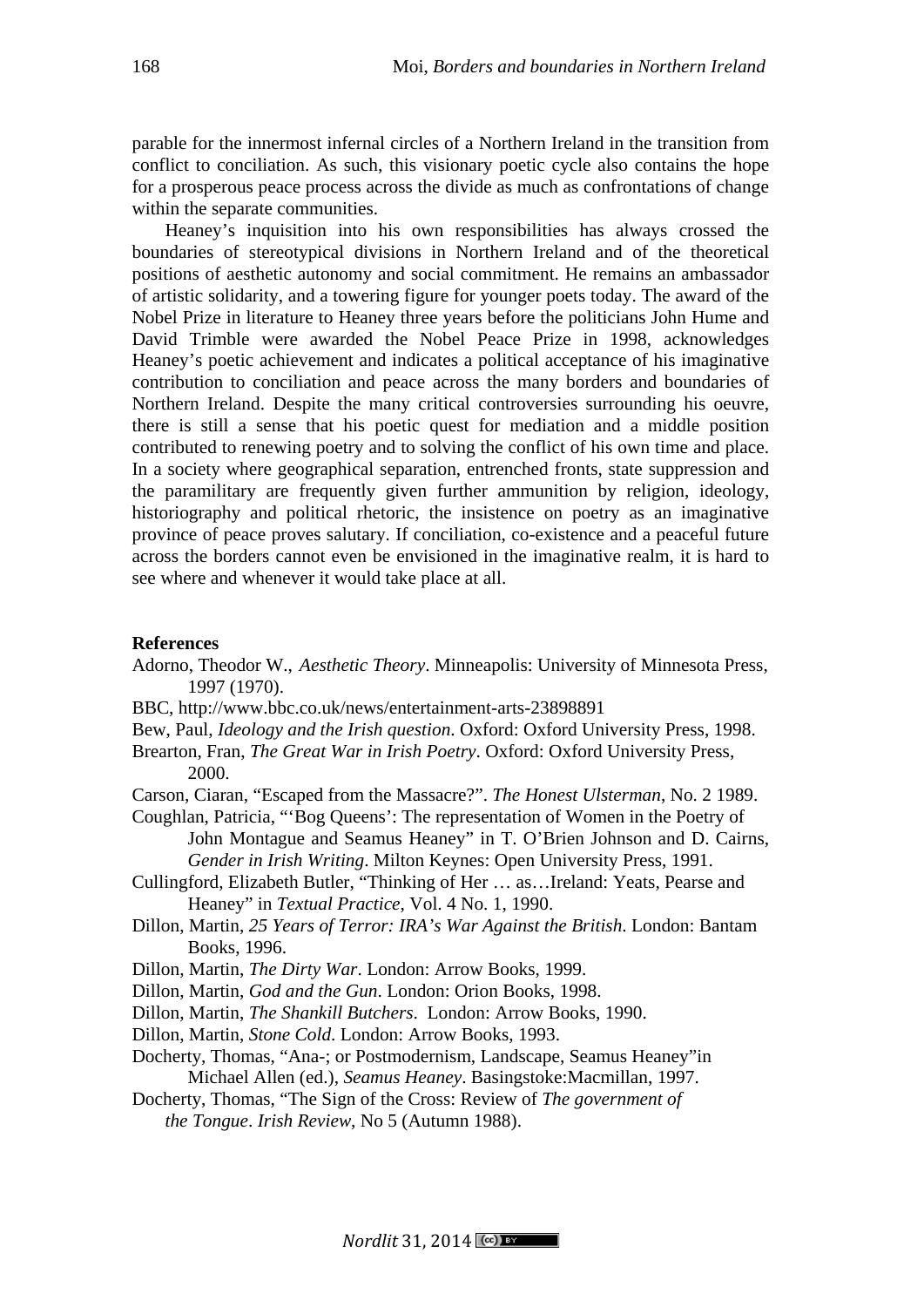Elliott, Marianne, *When God Took Sides*. Oxford: Oxford University Press, 2009. Elliott, Marianne, *The Catholics of Ulster*. New York: Basic Books, 2001. English, Richard, *Irish Freedom: The History of Nationalism in Ireland*.

Macmillan, 2007.

Basingstoke:

- English, Richard and G. Walker (eds.), *Unionism in Modern Ireland*. Basingstoke: Macmillan, 1996.
- Foster, Roy, *Modern Ireland 1600 – 1972*. London: Penguin Books, 1989.
- Gardner, Brian, *The Terrible Rain: The War Poets, 1939-45*. London: Methuen Publishing Limited, 1987.
- Heaney, Seamus, *Crediting Poetry*, Oldcastle: Gallery Press, 1996.
- Heaney, Seamus, *Death of a Naturalist*. London: Faber and Faber, 1966.
- Heaney, Seamus, *The Government of the Tongue*. London: Faber and Faber, 1988.
- Heaney, Seamus, *The Haw Lantern*. London: Faber and Faber, 1987.
- Heaney, Seamus, *North*. London: Faber and Faber, 1975.
- Heaney, Seamus, *The Place of Writing*, Atlanta: Scholars Press, 1989.
- Heaney, Seamus, *Preoccupations*. London: Faber and Faber, 1980.
- Heaney, Seamus, *The Redress of Poetry*. London: Faber and Faber, 1995.
- Heaney, Seamus, *The Spirit Level*. London: Faber and Faber, 1996.
- Heaney, Seamus, *Station Island*. London: Faber and Faber, 1984.

Hollis, Matthew and Paul Keegan (eds.), *101 Poems Against War*. London: Faber and

Faber, 2003.

- Hudson, Edward (ed.), *Poetry of the Second World War*. London: Hodder Wayland, 1990.
- Hufstader, Jonathan, *Tongue of Water, Teeth of Stones*. Lexington: The University Press of Kentucky.
- Lloyd, David, "'Pap for the dispossessed': Seamus Heaney and the Poetics of Identity"

in *Anomalous States*, Dublin: The Lilliput Press, 1993

- Longley, Edna, "'Inner Emigré' or 'Artful Voyeur': Seamus Heaney's *North*" in *Poetry in the Wars*. Newcastle upon Tyne: Bloodaxe Books, 1993.
- Lukásc, Geörgy. *The Theory of the Novel*. London: Merlin Press, 1963 (1920).
- Matthews, Stephen, *Irish Poetry: Politics, History, Negotiation*. Basingstoke: Macmillan, 1997.
- McKittridge, David et al. (eds), *Lost Lives*. Edinburgh: Mainstream Publishing Company, 2008.
- Moi, Ruben, "'In a ghostly pool of blood/a crumpled phantom hugged the mud': Spectropoetic Presentations of Bloody Sunday and the Crisis of Northern Ireland" in Anne Karhio, Seán Crosson and Charles Armstrong (eds.): *Crisis and Contemporary Poetry* London Macmillan, 2011.
- Moi, Ruben, "'The cure by poetry that cannot be coerced': Text, Canon and Context in Seamus Heaney's *Electric Light*" in Ashby Bland Crowder and Jason David Hall, *Seamus Heaney: Poet, Critic Translator*. Basingstoke: Palgrave Macmillan, 2007.